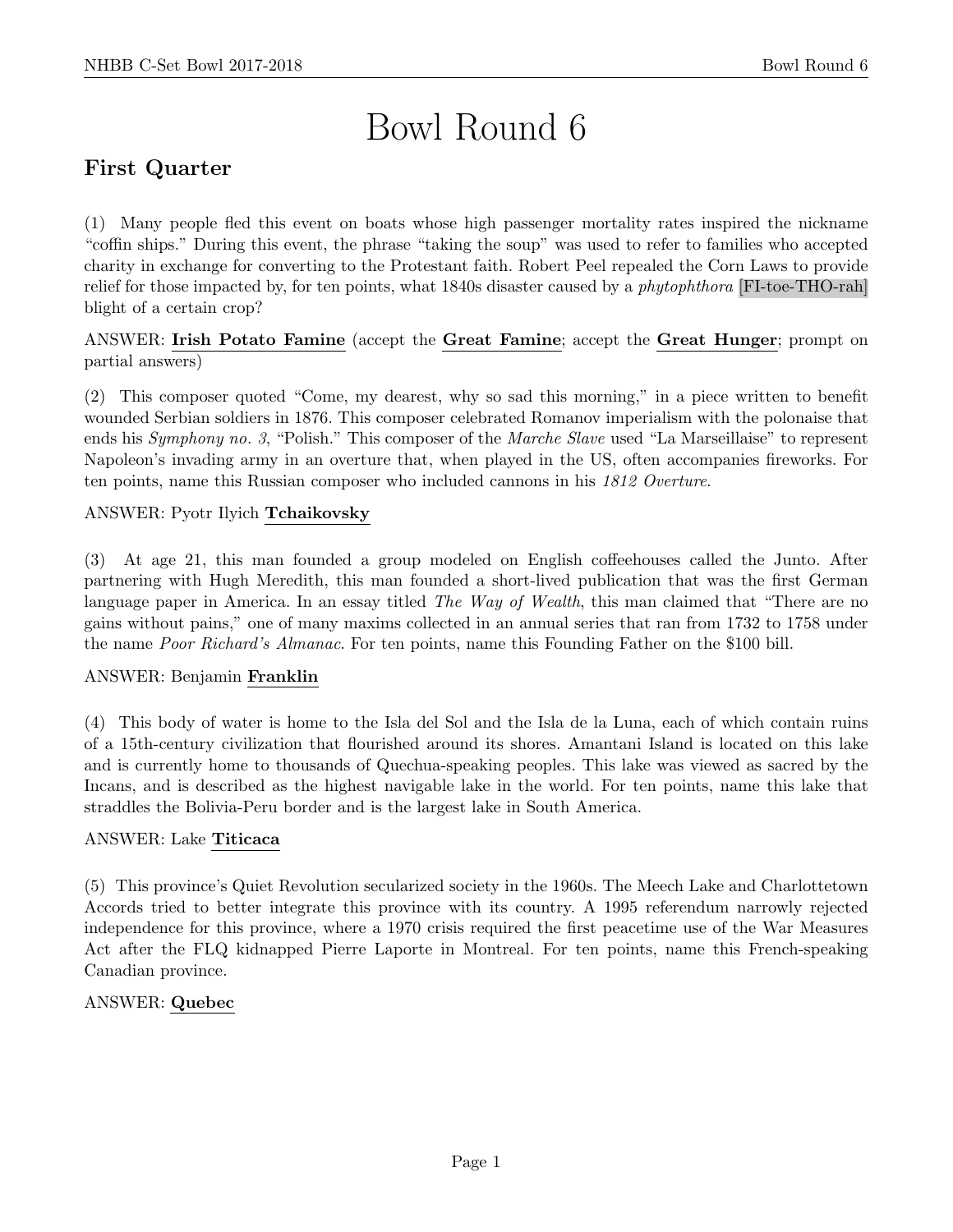(6) Robert La Follette believed that his Senate office was burgled because he led an investigation into this event. The Supreme Court ruled Congress could compel testimony in a case about this event, which Attorney General Harry Daugherty was accused of not investigating. This scandal revolved around Edward Doheny and Harry Sinclair's bribing of Secretary of the Interior Albert Fall for contracts to oil fields in Wyoming. For ten points, name this scandal that plagued Warren Harding's administration in 1922.

### ANSWER: Teapot Dome scandal

(7) At the end of his life, Marcus Aurelius told those around him "weep not for me; think rather" of those affected by one of these disasters; that disaster began during the reign of Antoninus Pius and is sometimes named after Galen. The port of Piraeus [pi-ray-us] is the estimated starting point of one of these disasters that began in 430 BC in Athens. Under Justinian, over 20 million people were killed in one of these that was caused by *Yersinia pestis*. Bubonic is a type of, for ten points, what type of widely-spreading disease?

ANSWER: plagues (accept Antonine Plague; accept Plague of Galen; accept Plague of Athens; accept Plague of Justinian; accept bubonic plague)

(8) This event may have been called out of anger over Urban VIII's presentation as Simplicio in Dialogue Concerning the Two Chief World Systems. After this event, the central figure allegedly said "and yet it moves," a refusal to accept this event's result. This event began with the accusation of teaching a "false doctrine" "that the Sun is the center of the world." The Roman Inquisition carried out, for ten points, what 17th century affair over an Italian astronomer's heliocentrism?

ANSWER: the trial of Galileo Galilei (accept additional information; prompt on partial answers, such as "heliocentrism trial" or "Galileo's house arrest")

(9) In this city's Kew Garden area, 38 neighbors allegedly watched Winston Moseley murder Kitty Genovese. In 1989, Matias Reyes committed a crime in this city but only confessed in 2002, well after full-page ads demanding the death penalty were made by Donald Trump. The Son of Sam murdered people during the summer of 1976 in, for ten points, what city whose police wrongly caught the Central Park Five?

#### ANSWER: New York City (or NYC)

(10) Two answers required. These two people criticized critical reformers of Christianity, particularly Bruno Bauer, in a book titled The Holy Family. The League of the Just asked these two people to collaborate on an 1848 pamphlet that opens by stating "a specter is haunting Europe" and studies the history of class struggles. For ten points, name these German philosophers, the co-authors of The Communist Manifesto.

ANSWER: Karl Marx and Friedrich Engels (accept in either order; prompt on partial answer)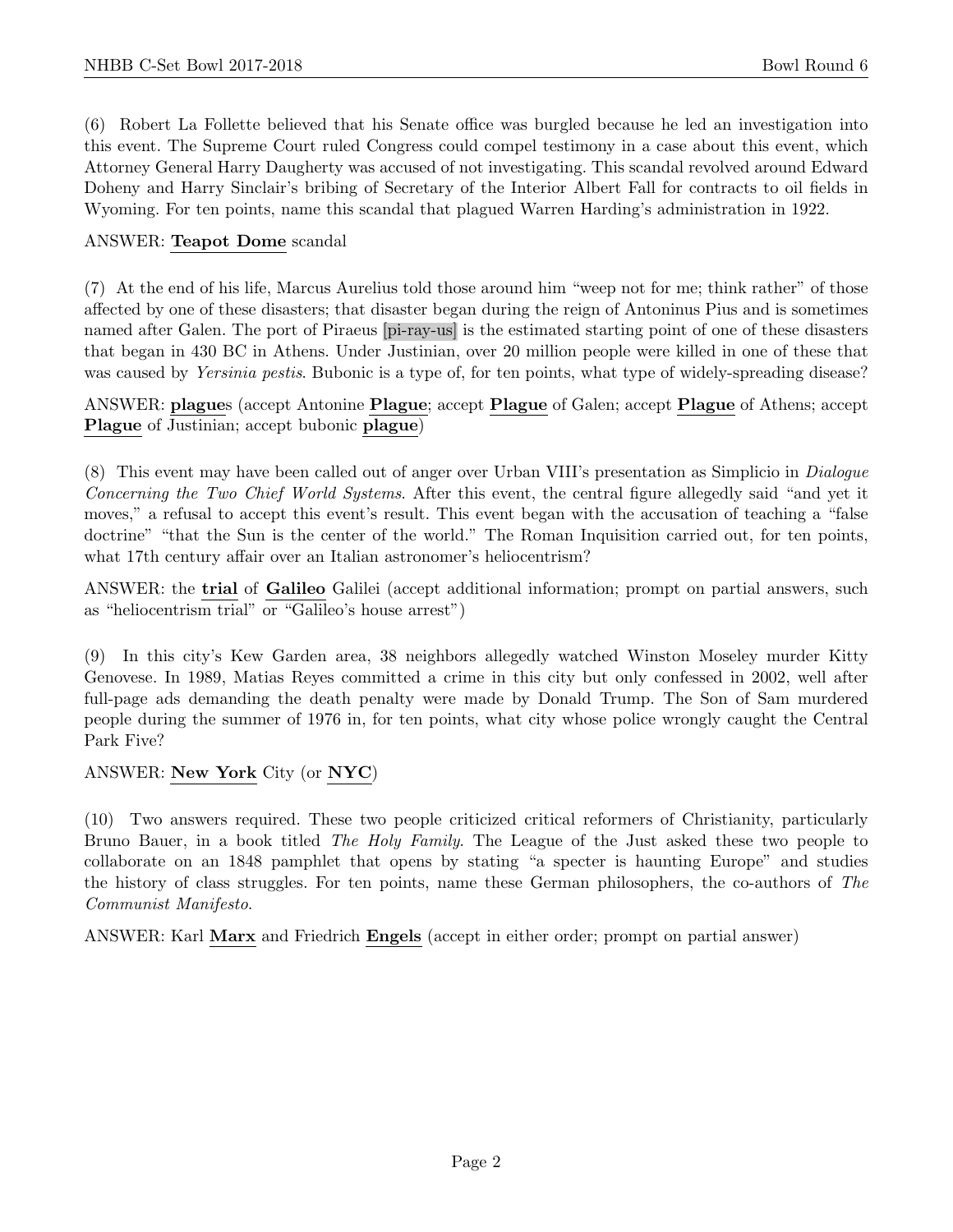# Second Quarter

(1) Early members of this organization included Gustave Moynier, who caused a rift in its early years. The first Nobel Peace Prize was awarded jointly to pacifist Frédéric Passy and the founder of this organization, Henri Dunant, who was inspired after witnessing the carnage of the Battle of Solferino. For ten points, name this Geneva-based international organization that protects victims of war and whose member societies often provide medical services in disaster areas.

ANSWER: International (Committee of the) Red Cross (accept International (Federation of) Red Cross and Red Crescent Societies; do not accept the American Red Cross or other nation-specific examples)

BONUS: In addition to Dunant's Nobel Peace Prize and the three Nobel Prizes given to the International Committee of the Red Cross, this President of the American Red Cross won the prize in 1953. This American statesman names a foreign aid plan that rebuilt Western Europe after World War II.

ANSWER: George Marshall (accept Marshall Plan)

(2) This team was on the losing end of Don Larsen's World Series perfect game in 1956. In that year and seven others, this team lost to the Yankees in the World Series, though they won the 1955 World Series behind Duke Snider, Roy Campanella, rookie Sandy Koufax, and an infielder signed by Branch Rickey in 1947. For ten points, name this Major League Baseball team that moved to southern California in 1957 and broke the color barrier by signing Jackie Robinson to play in Brooklyn.

ANSWER: Brooklyn Dodgers (accept Los Angeles Dodgers after "seven others" is read; accept Brooklyn until it is read; prompt on Los Angeles after "seven others" is read, but do not accept LA before then)

BONUS: Larsen's perfect game was described as "the biggest diamond in the biggest ring" by this broadcaster, who called that game and thousands of others during his 67-year career with the Dodgers. He retired in 2016.

ANSWER: Vincent "Vin" Scully

(3) One of these entities was killed by Tissarakkha in anger at the reverence given to it by Ashoka; a descendant of that entity can be found today at Bodh Gaya. In the 19th century, Karl Budde argued about the number of these entities in the Garden of Eden. One of these entities connected the nine worlds in Norse mythology and was known as Yggdrasil. The Buddha reached enlightenment under, for ten points, what kind of plant that, in the Garden of Eden, represents the knowledge of good and evil?

ANSWER: trees (prompt on plants before it is said)

BONUS: Siddhartha Gautama reached enlightenment sitting under this fig tree.

ANSWER: the Bodhi tree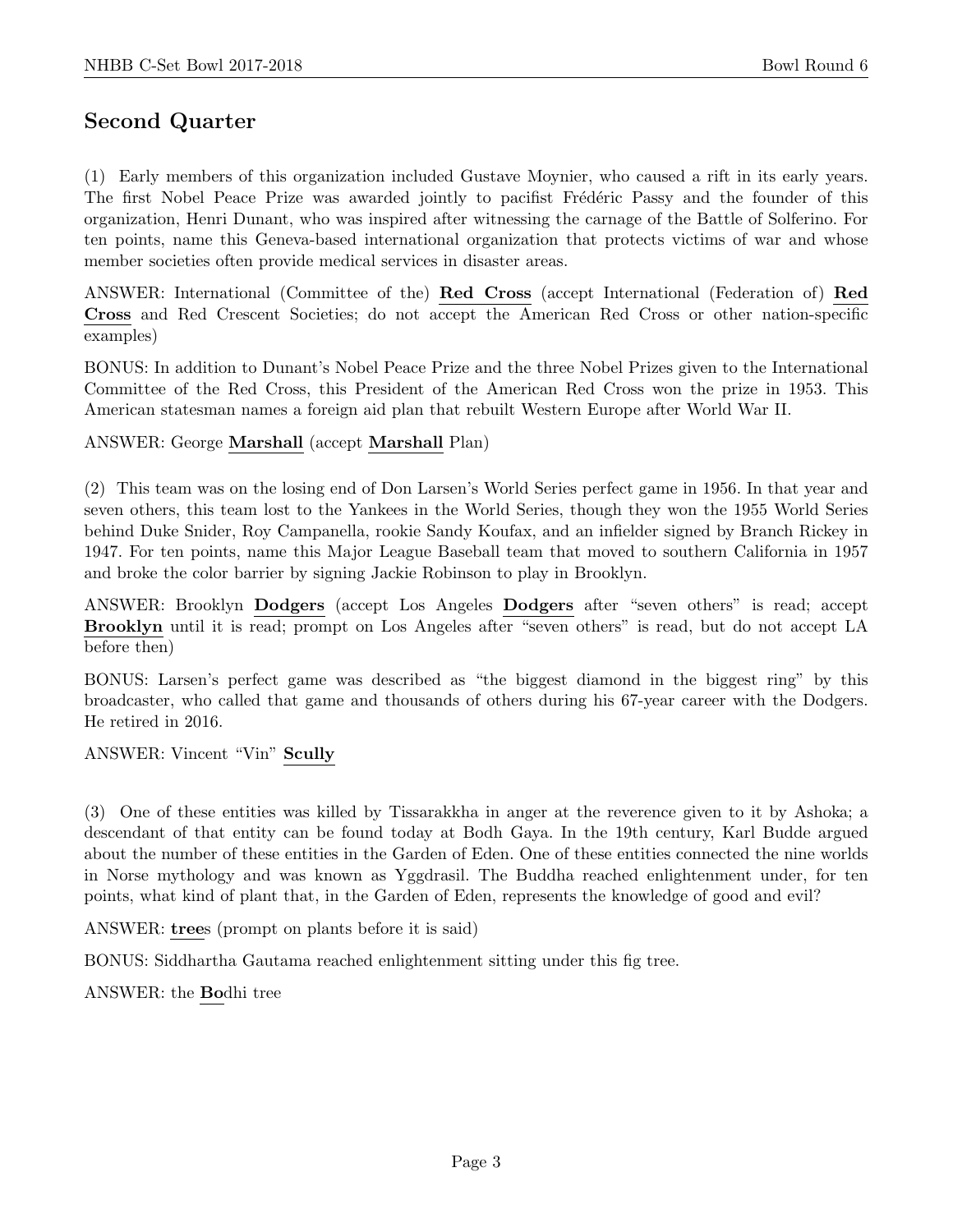(4) This group was compromised during an incident in Media, Pennsylvania when the "Citizen's Commission" raided one of its member's homes, recovering files that detailed this group's COINTELPRO program. An infamous letter encouraging Martin Luther King to commit suicide was written and sent by this agency under the direction of Clyde Tolson's mentor. For ten points, name this domestic American security service led by J. Edgar Hoover.

### ANSWER: Federal Bureau of Investigation (or FBI)

BONUS: COINTELPRO got the authorization to tap Martin Luther King's phone from this Attorney General. In 1968, this man gave an impromptu speech after King's assassination that probably stopped riots from breaking out in Indianapolis.

# ANSWER: Robert Francis "Bobby" Kennedy (or RFK; accept Bobby Kennedy; prompt on Kennedy)

(5) In this region, the Battle of Gergovia allowed some natives to keep their independence. In a 52 BC battle in this region, the attacking side built a wall around a besieged town, then built another wall around themselves. A work written about this region notes that it is "a whole divided into three parts" and describes the author's victory over Vercingetorix at Alesia. For ten points, name this region that was conquered by Julius Caesar and largely corresponds with modern-day France.

#### ANSWER: Gaul (or Gallia)

BONUS: As mentioned, Caesar divided Gaul into three provinces: Celtica, Belgica, and this region in modern southwest France. A millennium later, this region became English after Henry II married Eleanor. You can give either its Latin or modern name.

#### ANSWER: Aquitaine or Gallia Aquitania)

(6) This country was led by Veselin Duranovic [dur-AH-no-VITCH] after the death of its longtime leader in 1980. A partisan resistance to the Nazi occupation of this country established a Communist government after the war, led by Josip Tito. The 1992 breakup of this country led to war crimes such as the Srebrenica [sreh-breh-neet-zah] Massacre and the Siege of Sarajevo. For ten points, name this federal Balkan country that included Serbia and Croatia.

#### ANSWER: Socialist Federal Republic of Yugoslavia

BONUS: This Serbian leader oversaw the breakup of Yugoslavia and was charged with war crimes in Kosovo, but died of a heart attack in 2006 during his trial in the Hague.

#### ANSWER: Slobodan Milosevic [mi-lo-se-vitch], but be lenient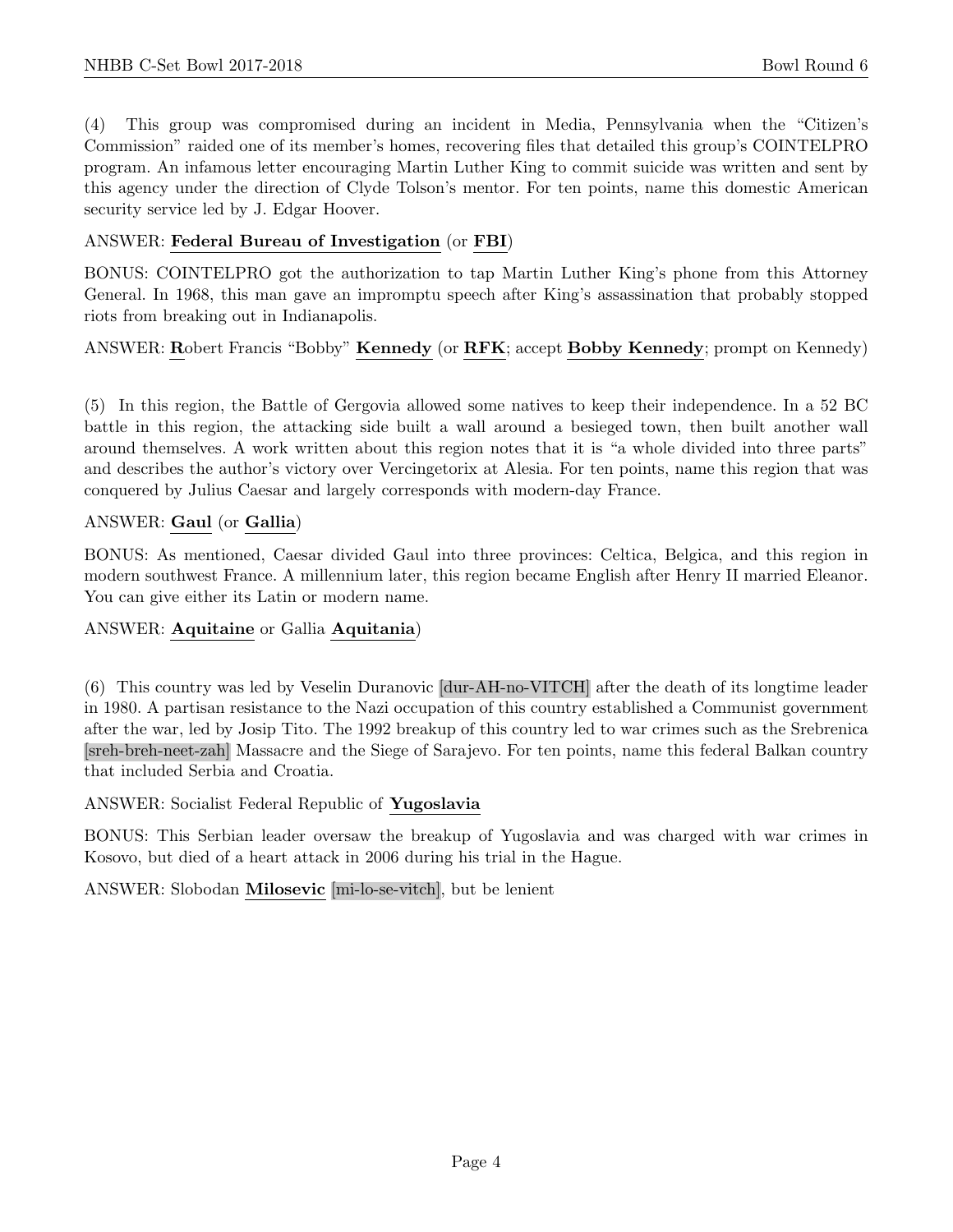(7) During this century, the political slogan "sonno joi" responded to the arrival of the "black ships." The Convention of Kanagawa was signed during this century, ending a longstanding policy of isolation. The Tokugawa Shogunate was overthrown in this century as part of a restoration of imperial power in Japan. For ten points, name this century in which the Japanese navy purchased the CSS *Stonewall* four years after the end of the American Civil War.

ANSWER: 19th century (accept 1800s)

BONUS: The aforementioned 1868 restoration of imperial power was led by, and named for, this Japanese emperor.

ANSWER: Emperor Meiji (accept Mutsuhito; accept Meiji Restoration or similar terms)

(8) The Indian Bureau was reformed under this President after Secretary of the Interior Columbus Delano was dismissed for bribery. This man's administration was rattled by revelations that Oakes Ames's company siphoned funds from the Union Pacific railroad and bribed politicians. This man's private secretary, Orville Babcock, helped St. Louis distillers create an infamous Whiskey Ring. A widely corrupt administration plagued, for ten points, what 18th US President and former Civil War general?

#### ANSWER: Ulysses S. Grant

BONUS: Oakes Ames was in charge of this railroad construction company, a shell corporation formed by Union Pacific to assist in fleecing the US government. This company names the ensuing scandal.

ANSWER: Credit Mobilier of America (accept Credit Mobilier)

# Third Quarter

The categories are  $\dots$ 

- 1. Civil War Battles
- 2. The KGB
- 3. Gandhi Political Power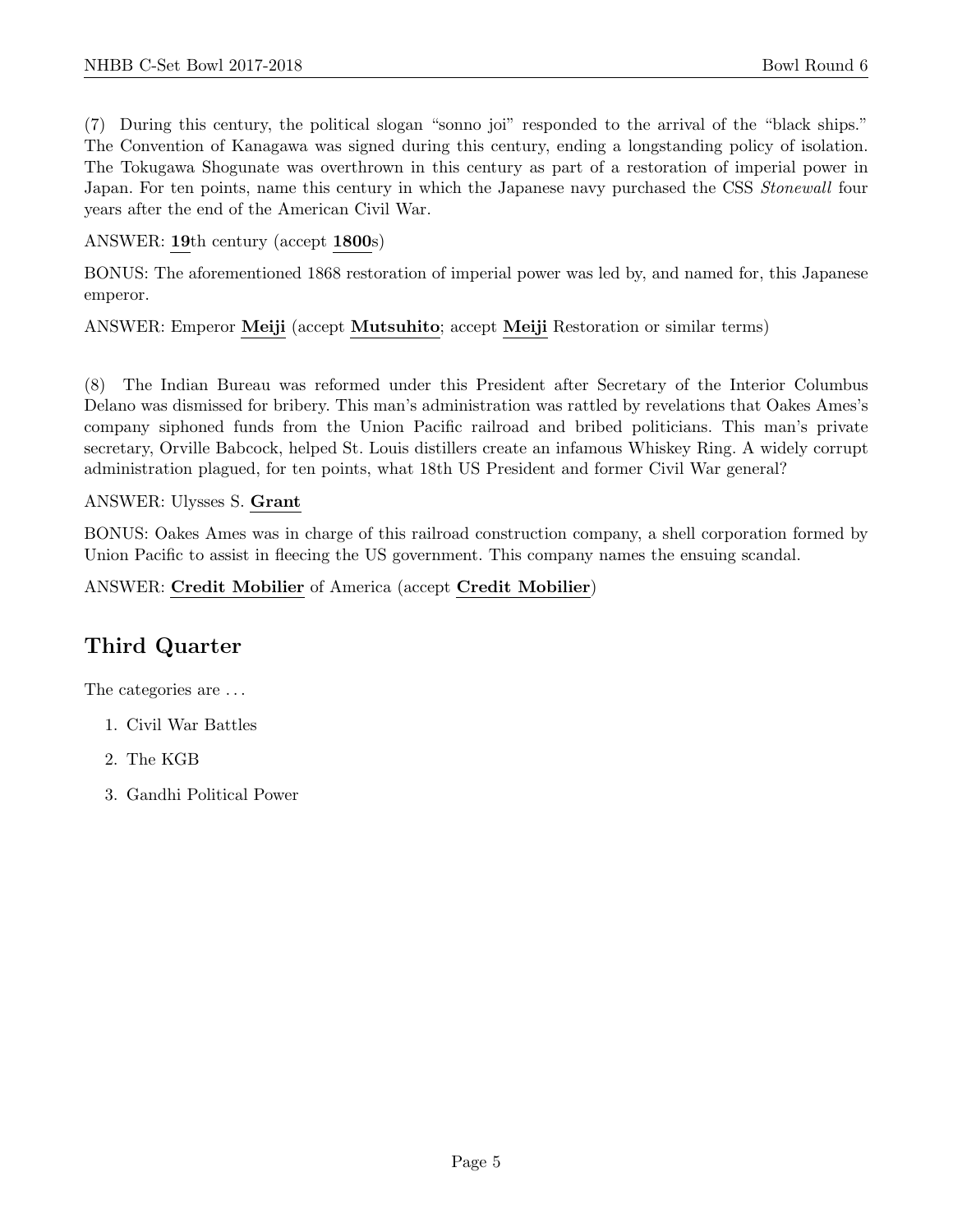# Civil War Battles

Name the...

(1) Battle where a cemetery dedication included Abraham Lincoln's famous address.

ANSWER: Battle of Gettysburg (accept Gettysburg Address, cemetery, battlefield, etc.)

(2) First major battle of the Civil War, where Irvin McDowell's poorly trained Union army was defeated by P.G.T. Beauregard.

#### ANSWER: First Battle of Bull Run (or Battle of First Manassas; propmt on partial answers)

(3) Georgia city burned at the start of Sherman's March to the Sea.

# ANSWER: Atlanta

(4) State where the Union Admiral Farragut shouted "damn the torpedoes, full steam ahead!" and captured the port of Mobile.

# ANSWER: Alabama

(5) Waterway that split the Confederacy after the capture of Vicksburg.

# ANSWER: Mississippi River

(6) State where Albert Sidney Johnston died in fighting at Shiloh.

# ANSWER: Tennessee

(7) 1864 Confederate victory where Grant launched a futile frontal assault near Richmond.

# ANSWER: Battle of Cold Harbor

(8) 1862 battle where Simon Bolivar Buckner surrendered to Grant, the first Confederate general to do so.

# ANSWER: Battle of Fort Donelson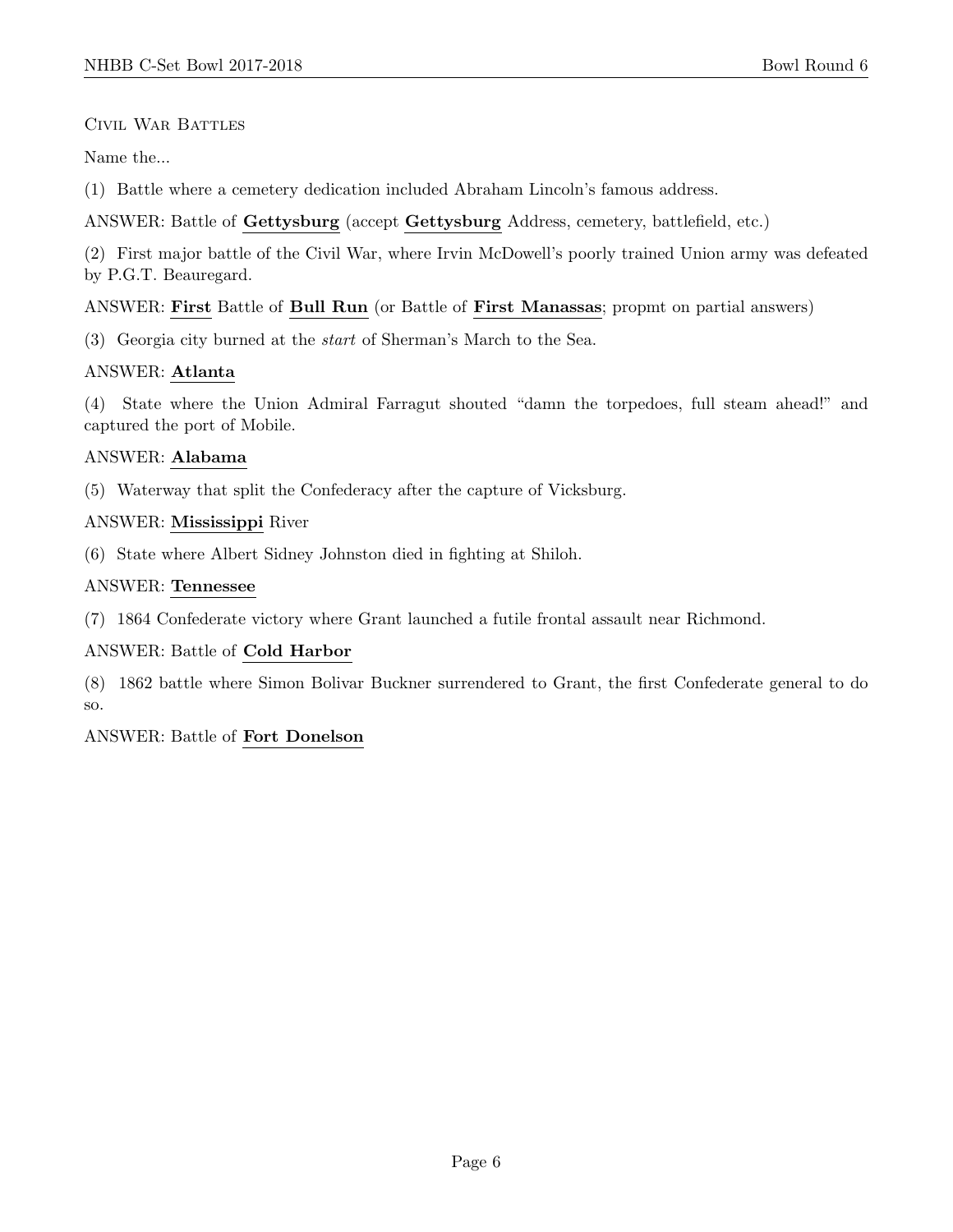# The KGB

Name the...

(1) Nation whose main intelligence agency was the KGB from 1954 to 1991.

# ANSWER: Soviet Union (accept Union of Soviet Socialist Republics or USSR or CCCP or SSSR; prompt on Russia)

(2) Current world leader who once served as a KGB agent.

#### ANSWER: Vladimir Putin

(3) American counterpart of the KGB whose leaders have included Allen Dulles.

# ANSWER: Central Intelligence Agency (or CIA)

(4) Country where the KGB could not control Kabul or defeat the mujahideen during a 1980s war.

#### ANSWER: Islamic Republic of Afghanistan

(5) European country where Imre Nagy's [im-reh nazh's] 1956 revolt was violently crushed by the KGB.

# ANSWER: Hungary

(6) KGB chairman from 1967 to 1982 who briefly succeeded Leonid Brezhnev as a world leader.

#### ANSWER: Yuri Andropov

(7) British spy ring, including Kim Philby, who passed confidential information to the KGB during the 1940s and 50s.

#### ANSWER: Cambridge Five (accept Cambridge Four; accept Cambridge Spy Ring, etc.)

(8) Building formerly used as KGB headquarters and which once notoriously housed political prisoners on the ground floor.

#### ANSWER: Lubyanka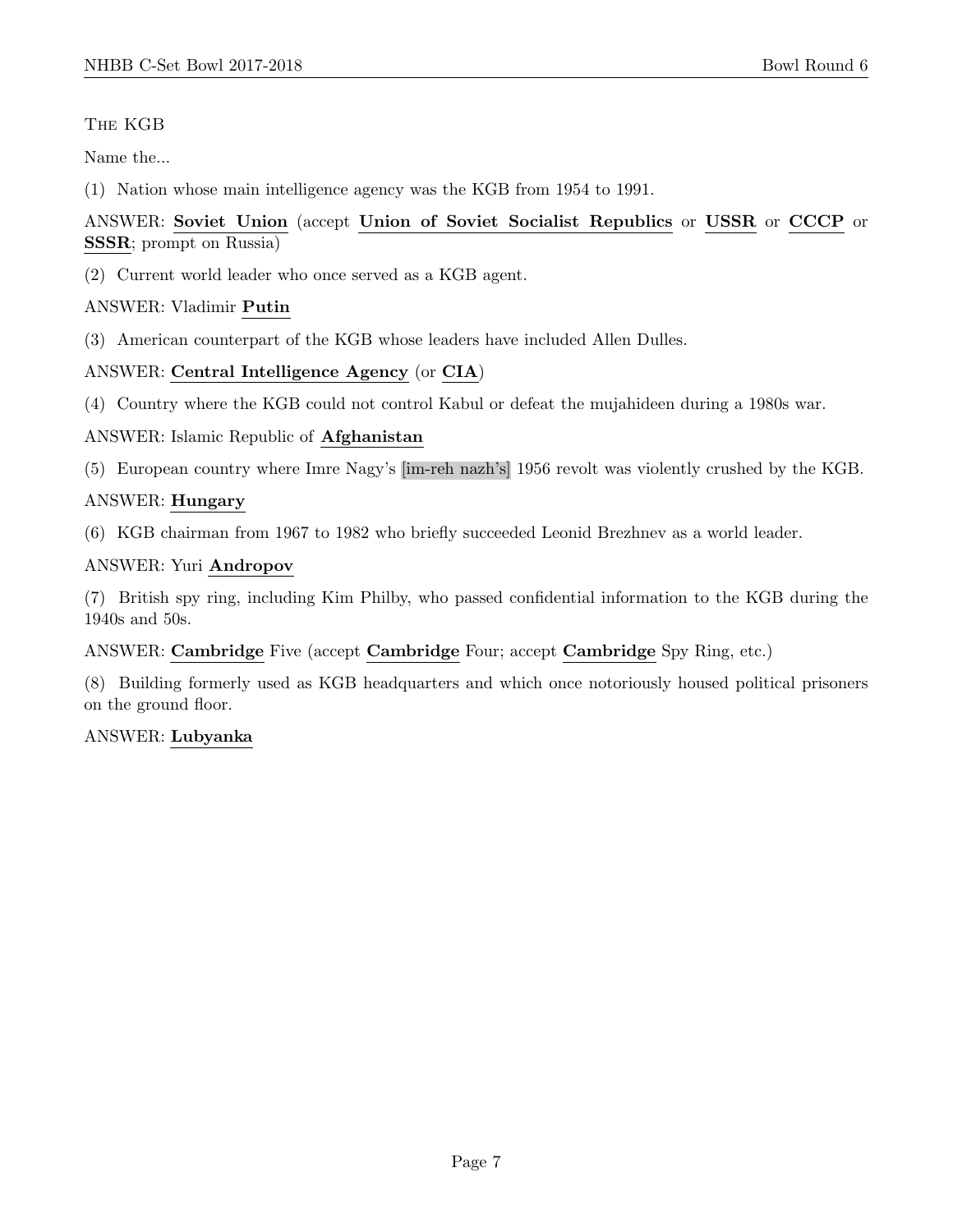# GANDHI POLITICAL POWER

If an answer in this round is a person with the last name Gandhi, give their full first name. You will not be prompted for responding "Gandhi." Name the...

(1) Nonviolent Indian independence leader known as Bapu, who was shot by Nathuram Godse in 1948.

# ANSWER: Mohandas Gandhi (accept Mahatma Gandhi)

(2) British monopoly he protested by marching to the sea at Dandi.

# ANSWER: salt (march)

(3) Unrelated woman who was the first Prime Minister of India.

# ANSWER: Indira Gandhi

(4) Type of now-banned test she oversaw in 1974, codenamed "Smiling Buddha."

ANSWER: nuclear weapons test (accept anything related to testing a nuclear/atomic bomb; prompt on partial answers, like weapons testing)

(5) 1984 military operation she authorized in Amritsar, a siege of the Golden Temple.

# ANSWER: Operation Blue Star (accept Operation Metal)

(6) Religious background of the group attacked in that operation, as well as of her bodyguards, who assassinated her after that operation.

# ANSWER: Sikhism

(7) Her son, who succeeded her as Prime Minister and was assassinated himself in 1991.

#### ANSWER: Rajiv Gandhi

(8) Lower house of Indian Parliament in which he served before becoming Prime Minister.

#### ANSWER: Lok Sabha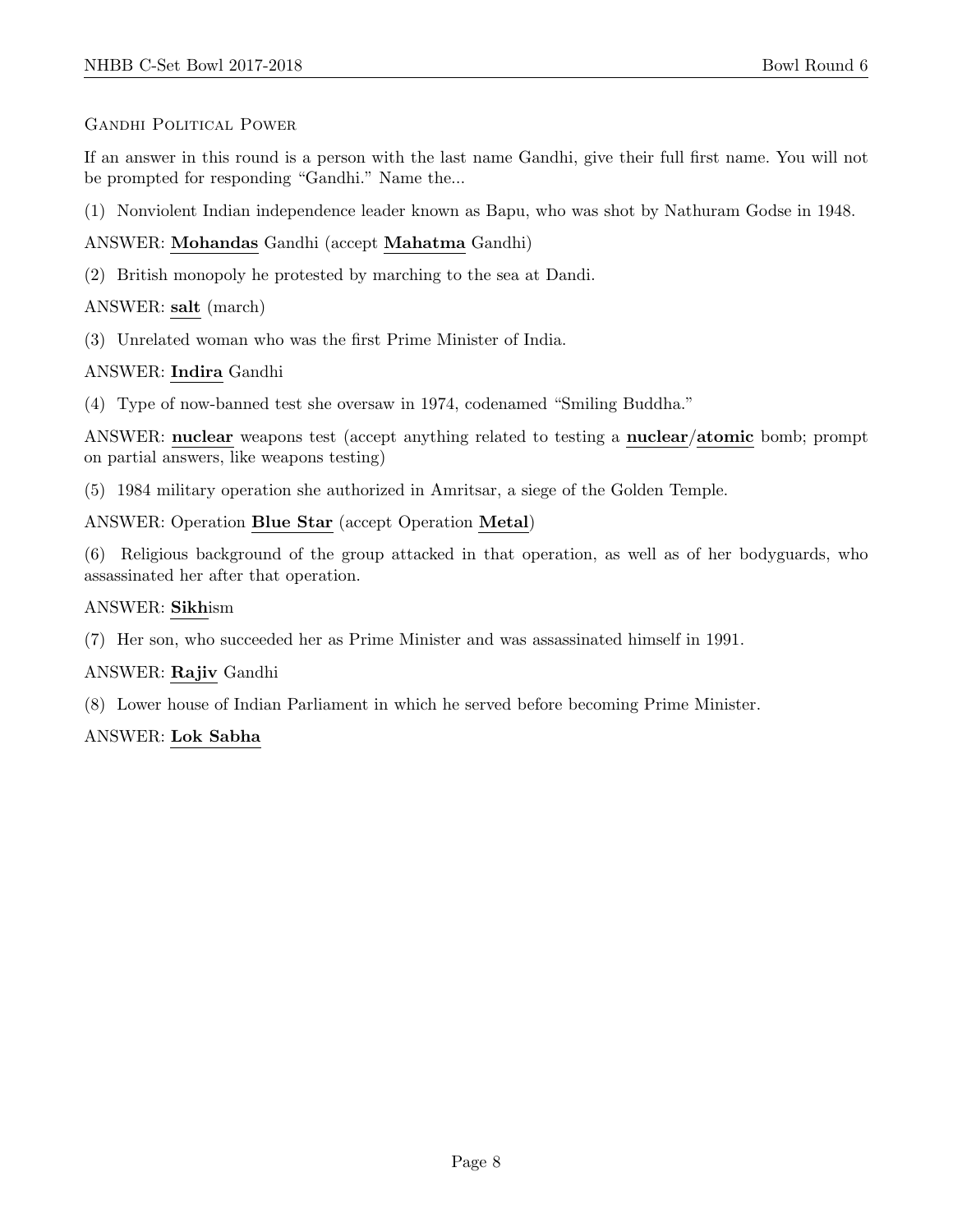# Fourth Quarter

(1) This man employed logs to hamper paratroop landings, a tactic that became known as his namesake Asparagus when this man oversaw defenses at the Atlantic  $(+)$  Wall. While this man recovered from injuries sustained in a strafing raid, he was offered cyanide pills after he was implicated in the Valkyrie assassination plot against (\*) Hitler. This general fought an indecisive battle against Bernard Montgomery at El Alamein. For ten points, name this "Desert Fox" who commanded Germany's Afrika Korps.

# ANSWER: Erwin Rommel

(2) A character created by this author has thousands of children with his concubines who are born after seven month pregnancies. This author wrote about The General in The Autumn of the Patriarch and described the final days of  $(+)$  Simon Bolivar in The General in His Labyrinth. This author fictionalized a 1928 massacre of striking banana workers in Ciénaga, a town in his native  $(*)$  Colombia. For ten points, name this Nobel Prize-winning author of One Hundred Years of Solitude.

ANSWER: Gabriel Garcia Marquez (prompt on Garcia or Marquez alone)

(3) The outcome of this Supreme Court case helped trigger an economic panic that included the failure of the Ohio Life Insurance and Trust Company. John McLean and Benjamin Curtis  $(+)$  dissented from the majority opinion in this case, citing a lack of opposition to similar provisions in the Northwest Ordinance. The plaintiff of this case sued Irene (\*) Emerson, but was found not to have standing to sue for his freedom. For ten points, name this 1857 case in which Roger Taney [taw-nee] declared that African-Americans were not citizens.

ANSWER: Dred Scott v. Sandford (accept either underlined portion; accept Dred Scott v Sanford)

 $(4)$  Joseph Niépce [nee-EPS] was one of the first practitioners of this medium, using it to create a view from his house. The 291 studio focused on this medium under the management of (+) Alfred Stieglitz. This medium was advanced by Louis Daguerre, who names an early form of this medium that reduced the necessary  $(*)$  exposure time. For ten points, name this artistic process that Ansel Adams used to portray scenes from American national parks in the 20th century.

ANSWER: photography (accept word forms)

(5) This industry's poor sanitation control led to a contamination of the South Fork, where decomposing products led it to be called "Bubbly Creek." In another incident, this industry's so-called "embalmed" product killed Nelson (+) Miles' men during the Spanish-American War. Morris, Swift, and Armour were once the biggest companies in this industry, which was targeted by the (\*) Pure Food and Drug Act in 1906. For ten points, name this industry that was centered in Chicago at the time of Upton Sinclair's The Jungle.

ANSWER: meatpacking industry (accept word forms; accept descriptive answers involving slaughtering, processing, and/or shipping meat; prompt on partial answers, such as "agriculture," "meat," "shipping," etc.; prompt on butchering and word forms)